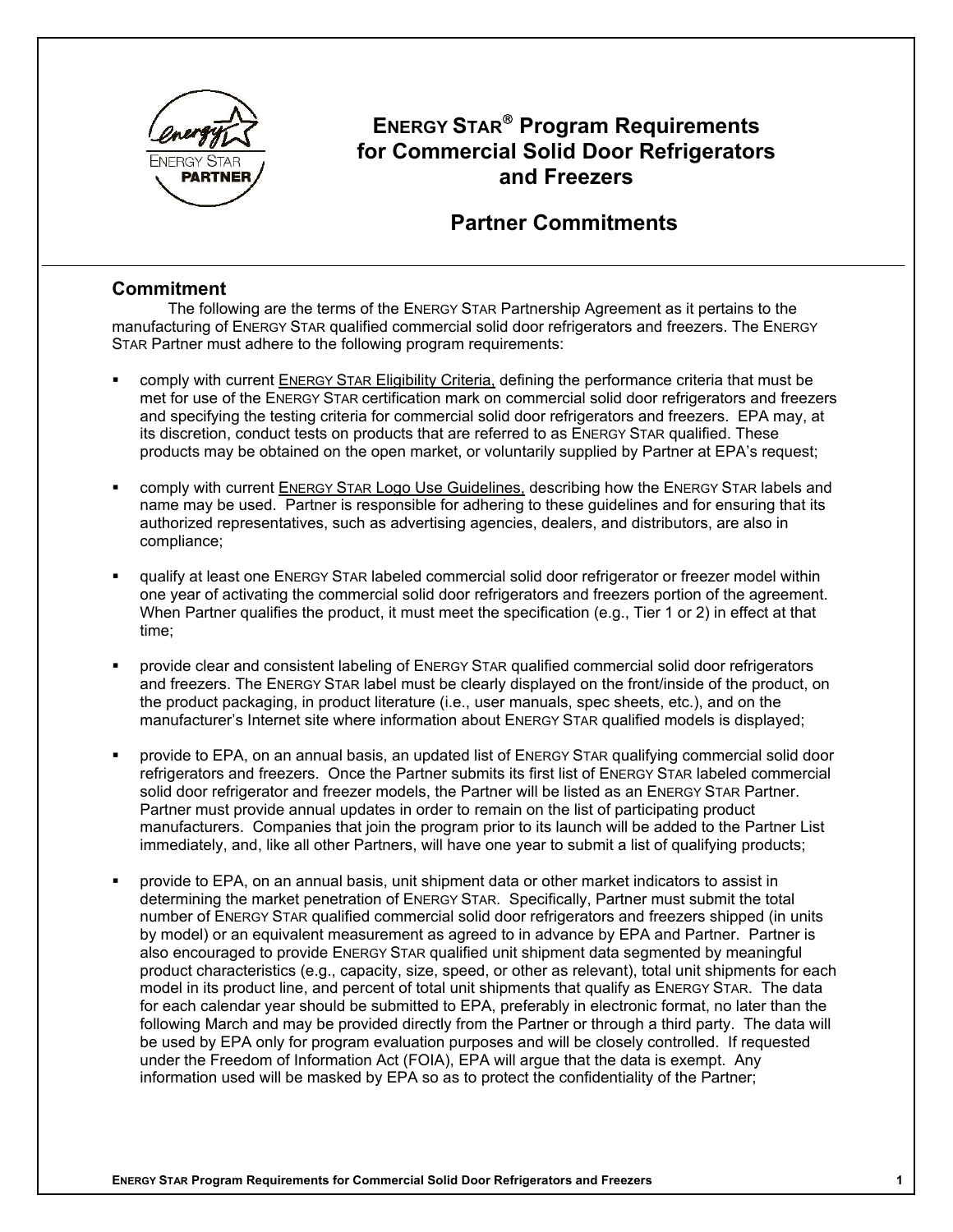notify EPA of a change in the designated responsible party or contacts for commercial solid door refrigerators and freezers within 30 days.

#### **Performance for Special Distinction**

In order to receive additional recognition and/or support from EPA for its efforts within the Partnership, the ENERGY STAR Partner may consider the following voluntary measures and should keep EPA informed on the progress of these efforts:

- consider energy efficiency improvements in company facilities and pursue the ENERGY STAR label for buildings;
- purchase ENERGY STAR labeled products. Revise the company purchasing or procurement specifications to include ENERGY STAR. Provide procurement officials' contact information to EPA for periodic updates and coordination. Circulate general ENERGY STAR labeled product information to employees for use when purchasing products for their homes;
- ensure the power management feature is enabled on all ENERGY STAR qualified monitors in use in company facilities, particularly upon installation and after service is performed;
- provide general information about the ENERGY STAR program to employees whose jobs are relevant to the development, marketing, sales, and service of current ENERGY STAR labeled product models;
- feature the ENERGY STAR label(s) on Partner Web site and in other promotional materials. If information concerning ENERGY STAR is provided on the Partner Web site as specified by the ENERGY STAR Web Linking Policy (this document can be found in the Partner Resources section on the ENERGY STAR Web site at www.energystar.gov). EPA may provide links where appropriate to the Partner Web site;
- provide a simple plan to EPA outlining specific measures Partner plans to undertake beyond the program requirements listed above. By doing so, EPA may be able to coordinate, communicate, and/or promote Partner's activities, provide an EPA representative, or include news about the event in the ENERGY STAR newsletter, on the ENERGY STAR Web pages, etc. The plan may be as simple as providing a list of planned activities or planned milestones that Partner would like EPA to be aware of. For example, activities may include: (1) increase the availability of ENERGY STAR labeled products by converting the entire product line within two years to meet ENERGY STAR guidelines; (2) demonstrate the economic and environmental benefits of energy efficiency through special in-store displays twice a year; (3) provide information to users (via the Web site and user's manual) about energy-saving features and operating characteristics of ENERGY STAR qualified products, and (4) build awareness of the ENERGY STAR Partnership and brand identity by collaborating with EPA on one print advertorial and one live press event;
- provide quarterly, written updates to EPA as to the efforts undertaken by Partner to increase availability of ENERGY STAR qualified products, and to promote awareness of ENERGY STAR and its message.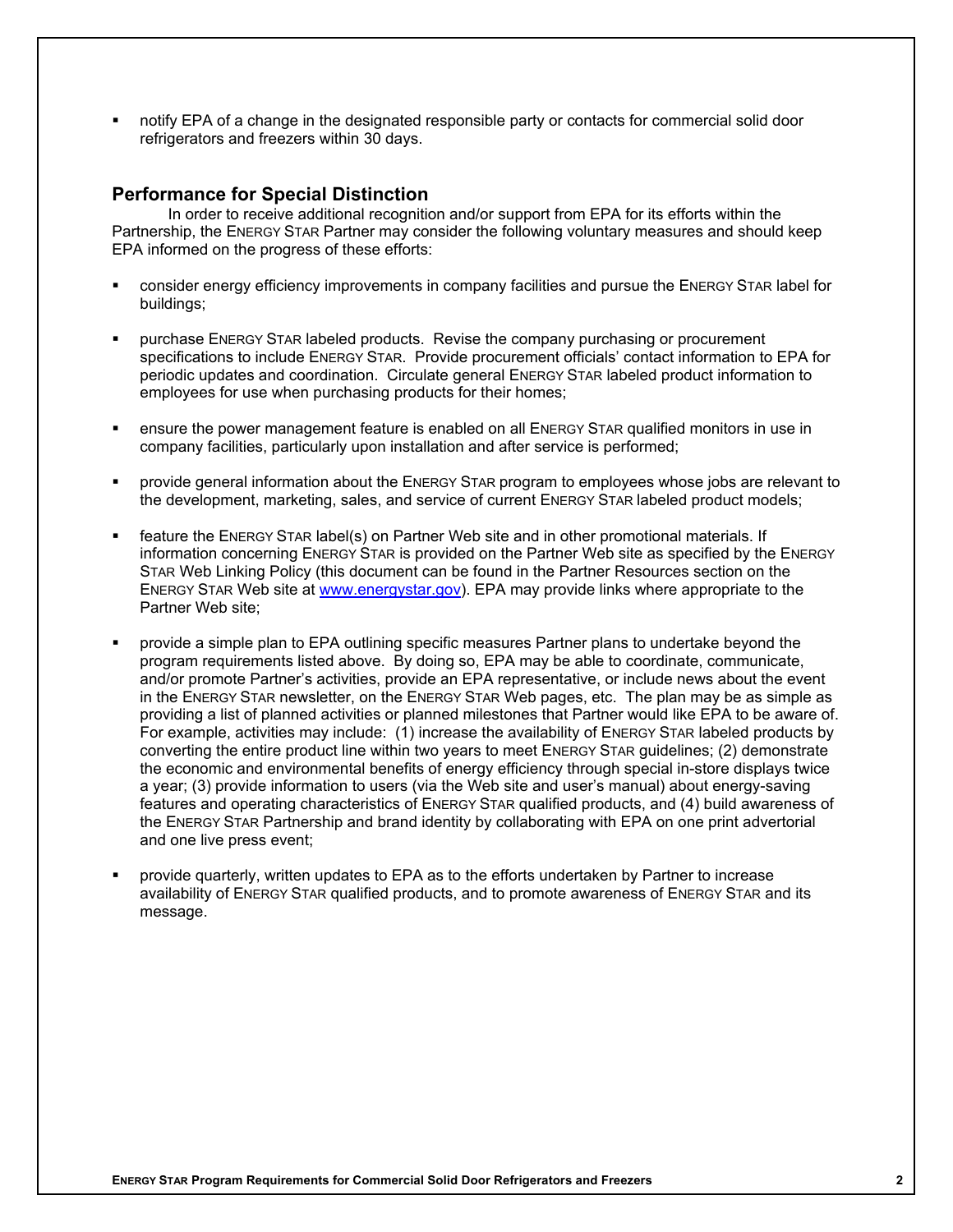

# **ENERGY STAR Program Requirements for Commercial Solid Door Refrigerators and Freezers**

## **Eligibility Criteria**

Below is the product specification (Version 1.0) for ENERGY STAR qualified commercial solid door refrigerators and freezers. A product must meet all of the identified criteria if it is to be labeled as ENERGY STAR by its manufacturer.

1) Definitions: Below is a brief description of a commercial solid door refrigerator and commercial solid door freezer and other terms relevant to ENERGY STAR.

A. Commercial Refrigerator: A cabinet designed for storing food or other perishable items at temperatures above 32 degrees Fahrenheit (F) but no greater than 40 degrees F.

B. Commercial Freezer: A cabinet designed for storing food or other perishable items at temperatures of 0 degrees F or below.

C. Commercial Refrigerator-Freezer: A cabinet with two or more compartments, at least one of which is designed for storing food or other perishable items at temperatures above 32 degrees F but no greater than 40 degrees F and at least one of which is designed for storing food or other perishable items at temperatures of 0 degrees F or below.

D. Commercial Ice Cream Freezer: A cabinet designed for storing food or other perishable items at temperatures of –5 degrees F or below.

E. Commercial Refrigeration Cabinet: A refrigerator, freezer, or refrigerator-freezer for storing food products or other perishable items at specified temperatures and designed for use by commercial or institutional facilities.

F. Self-contained Refrigeration Cabinet: A refrigerator, freezer, or refrigerator-freezer which has the condensing unit built into the cabinet.

G. Energy Consumption: The energy required to maintain the contents at a specified temperature for a 24-hour period.

H. Integrated Average Product Temperature: The integrated average of all test package temperatures, recorded at 15-minute intervals, as determined using the test method prescribed in Section 4, Test Criteria.

I. **ASHRAE:** American Society of Heating, Refrigerating, and Air Conditioning Engineers, Inc.

2) Qualifying Products: For the purposes of ENERGY STAR, the following types of commercial solid door refrigerators, freezers, and refrigerator-freezers may qualify:

A. Reach-in Cabinet: An upright commercial, self-contained refrigeration cabinet with hinged, solid doors but excluding undercounter, roll-in, roll-through, or pass-through cabinets.

B. Undercounter Cabinet: An upright commercial, self-contained refrigeration cabinet without a worktop surface which has hinged, solid doors and which is intended for installation under a counter.